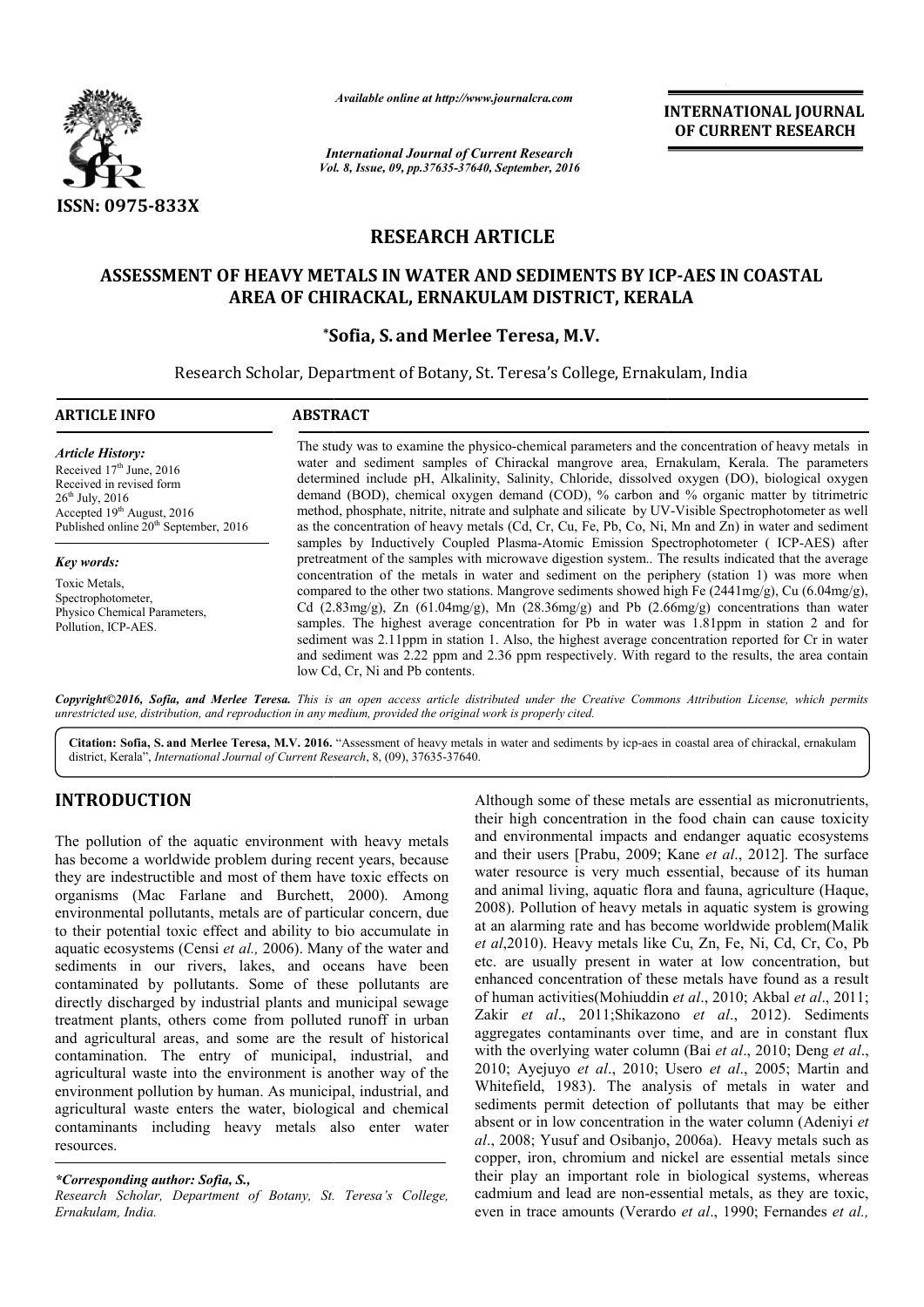2008). The present study is intended to estimate the water quality parameters and the heavy metal concentration that deteriorate the purity of water and sediments as well as the growth of other organisms.

## MATERIALS AND METHODS

### Study area

Chirackal is situated between  $9.927658^{\circ}$  N and  $76.255159^{\circ}$  N. Chirackal mangrove area is affected by municipal and industrial pollution during recent days. Three sampling stations were selected on the basis of water quality parameters, human and environmental factors and the probability of anthropogenic pollution.



#### Sample Collection

Total 144 samples (72 water samples and 72 sediment samples) were collected from three locations of the lake every month (three samples of water and three samples of sediment) for 2 years. Pre-cleaned sampling bottles were immersed about 10 cm below the water surface in the periphery, 25 meters away from the periphery and from the centre of the lake. About 1L of the water samples were taken at each sampling site. Samples were acidified with  $10\%$  HNO3, filtered and kept at 4 °C until analysis. 300 g of sediment samples from the same locations were collected and stored in pre-cleaned polythene bags for processing.

Chirackal

### Analytical Methods

On site measurement and laboratory analyses were carried out as per standard methods. On site measurement included fixation of dissolved oxygen (DO) and temperature. Dissolved oxygen (DO), biochemical oxygen demand (BOD), chemical oxygen demand (COD), pH, alkalinity, total dissolved solids (TDS), total  $CO<sub>2</sub>$ , ammoniacal - nitrogen (NH<sub>3</sub>N), nitrate nitrogen  $(NO_3-N)$ , nitrite nitrogen  $(NO_2-N)$ , chloride, phosphate  $(PO<sub>4</sub><sup>3</sup>$ ), sulphate  $(SO<sub>4</sub>)$ , calcium, magnesium, sodium and potassium were analyzed as per APHA Standard Methods (APHA, AWWA, WEF, 1995). For analysis of metals using Inductively Coupled Plasma Atomic Emission Spectrophotometer (Optima 4100 DV ICP-AES) (APHA, 1995).

Table 1. Spectral lines used in emission measurements and the instrumental detection limit for the elements measured by using ICP- AES

| Element | Wave length (nm) | <b>Instrumental Detection Limit</b> |
|---------|------------------|-------------------------------------|
| Cd      | 228              | 0.01                                |
| Cr      | 267              | 0.07                                |
| Cu      | 324              | 0.014                               |
|         | 259              | 0.07                                |
| Ni      | 231              | 0.01                                |
| Pb      | 220              | 0.03                                |
| Co      | 280              | 0.01                                |
| Mn      | 264              | 0.02                                |
| Zn      | 270              | 0.02                                |

Detection limits of the instrument are given in Table 1. The detection limit is defined as the lowest analytical signal to be distinguished qualitatively at a specified confidence level from the background signal (Kackstaetter and Heinrichs, 1997). The accuracy of analytical procedure was checked by analyzing the standard reference materials (water: SRM-143d, National Institute of Standards and Technology; sediment: CRM-277, Community Bureau of Reference). Recovery rates ranged from 79 to 96% for all elements the investigated. Similar range the accumulation level for heavy metal concentrations is reported by Dang (2005).

### RESULTS AND DISCUSSION

#### Physico-chemical Parameters

The result of physico-chemical analysis of water samples at an average of four months from three stations of Chirackal mangrove area is presented in Figure 1 and 2. Temperature and pH of water samples ranged from  $26.42-29^{\circ}$ C and  $6.88$ -7.61 and respectively. It was observed that the sample with highest alkalinity was 76 mg/l (station 2) and the lowest was 22 mg/l (station 3). The changes in alkalinity due to the discharge and precipitation from the river. Eddy *et al*.,(2004) reported that in the Cross River estuary, changes in river discharge significantly increases salinity. The high value of alkalinity at station 2 is due to the continuous intrusion of salt water. Eddy and Etuk (2004a) have suggested that changes in physico-chemical properties of a water body is due to tidal mixing of water. The salinity of the lake was found to correlate positively with most of the measured physicochemical parameters.



Figure 1. Showing the mineral concentration of water samples (1)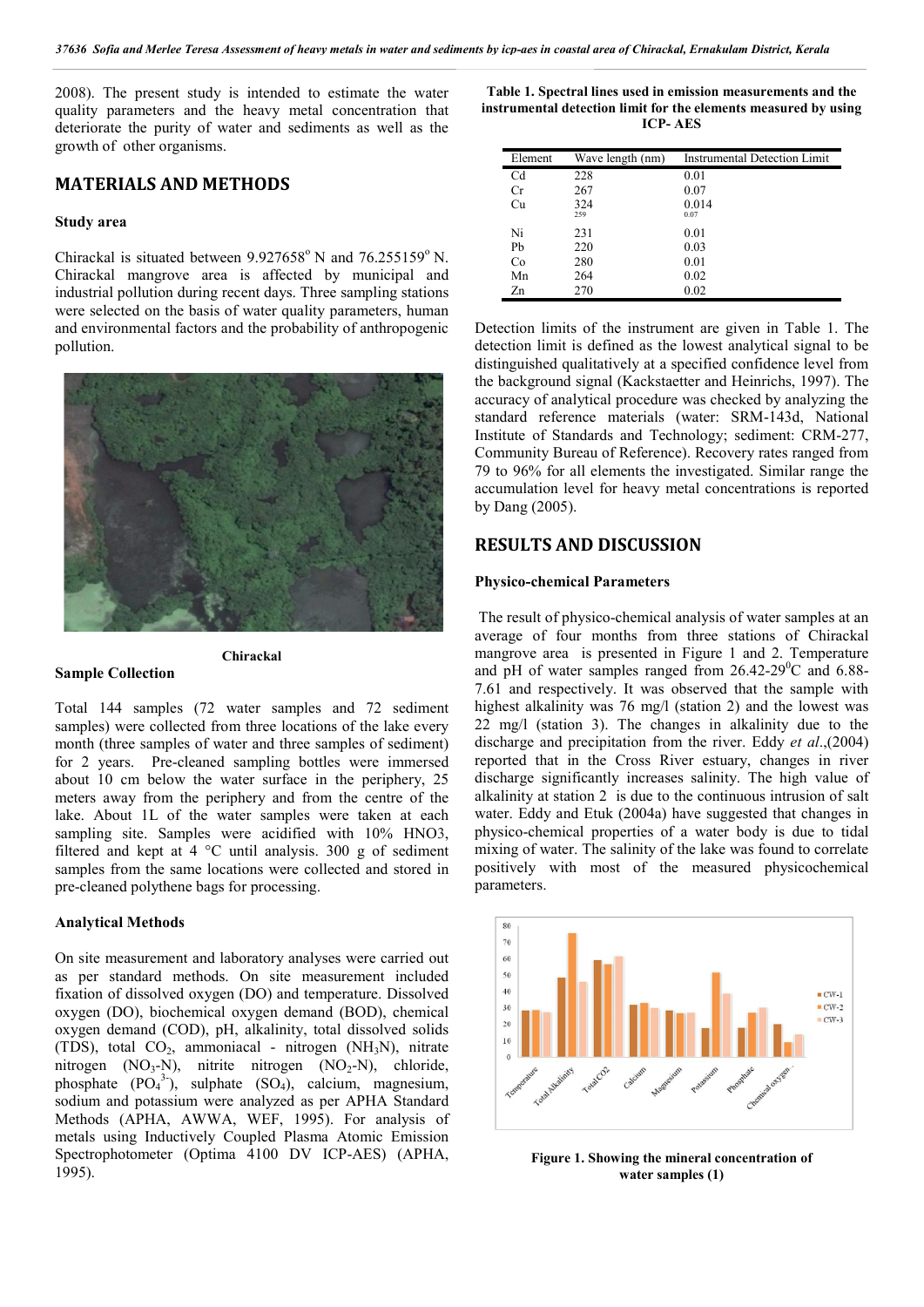

Figure 2. Showing the mineral concentration of water samples (2)



Figure 4. Showing the mineral concentration of Sediment samples (2)

Alkalinity ranged from 37 mg/l to 76 mg/l. Total dissolved solids was reported high (3889.96 mg/l) in station 2 and low (2673.88) in station 1. Total  $CO<sub>2</sub>$  ranged from 51.58 mg/l to 61.83 mg/l. The water samples from the three sampling stations, Ca and Mg concentration differed slightly and were maximum in station 1(23.04 mg/l) and station 3 (25.91 mg/l) respectively. Both Na and K reported high in station 2 (191 mg/l and 52 mg/l). The nitrite and nitrate concentration in the water samples ranged from 2.41mg/l-6.94 mg/l and 3.66 mg/l-6.36 mg/l. The presence of nitrite in water bodies is due to the reduction of nitrate. The highest ammonium concentration (4.84 mg/l) was reported in station 3. Introduction of nitrogen containing waste into the lake and run-off water from farm lands where nitrogenous fertilizers had been applied are the reason for the high ammonia level (Ademoroti, 1996; Dara,2003). The levels of chloride ranged from 3.95 mg/l to 12.35 mg/l (station 1). The sulphate (11.52 mg/l) and phosphate (30.51 mg/l) concentration showed high in station 3. The dissolved oxygen ranged from 2.02 mg/l to 4.60 mg/l. The dissolved oxygen levels obtained in this study are similar to the values reported for Calabar River estuary (Eddy and Etuk, 2004b) and higher the values reported for River Ethiope (Egboh and Emeshili, 2007). Adequate DO is necessary for good water quality, survival of aquatic organism and decomposition of waste by microorganism (Islam *et al*., 2010; Rahman *et al*., 2012). Akkoyunlu and Akiner (2012), Rosli *et al* (2012) have measured the water qualitative parameters such as BOD and DO to indicate the relationship between the level of pollution and the water quality. The result of the mineral analysis of sediment samples is shown in Figure 3 and 4.



Figure 3. Showing the mineral concentration of Sediment samples (1)

In case of sediments, high concentration of phosphate was reported in station 1 (28.50 mg/l) and low in station 3 (13.73 mg/l). Silicate concentration ranged from 55.80 mg/l to 137.10 mg/l, ie, CS  $3 >$  CS 1 $>$  CS 2. Total nitrogen was reported high in station 1 (3.77 mg/l) and low in station 3 (1.71 mg/l). Nitrite and nitrate content in sediment samples were reported maximum in station 3 (1.95 mg/l and 2.89 mg/l) and minimum in station 1 (1.42 mg/l and 1.84 mg/l). % carbon and % organic matter ranged from 1.88 mg/l (station 2) to 2.49 mg/l(station 3) and 1.97 mg/l (station 1) to 3.80 mg/l(station 2) respectively. Yusuf and Osibanjo (2006b) stated that physicochemical characteristics of water affect the precipitation of these elements in sediment. The results of the metal analysis of water and sediment samples in three stations of Chirackal revealed that the mean concentration of Cd, Co, Ni, Cr, Cu, Fe Mn, Pb, and Zn in the bank of the lake was higher than that of water from the centre. Metal concentrations in sediment increase with the decrease of the particle size and increase of organic matter content (Halcrow *et al*., 2007). The heavy metal concentrations in water and sediment samples in the three stations were compared with international standard (WHO,1993; WPCL, 2004). Heavy metal concentration in water samples (mg/l) is shown in Figure 5, 6 and sediment samples (mg/kg) in Figure 7,8.



Figure 5. Showing the metal concentration in water samples (1)

The above results showed that, mangrove sediments showed high Fe (2441 mg/l), Cu (6.04 mg/l), Cd (2.83 mg/l), Zn (61.04 mg/l), Mn (28.36 mg/l) and Pb (2.66 mg/l) concentrations than water samples. Maximum Fe in sediment sample (2441 mg/l) was reported at station 3 and 46.74 mg/l for water sample, ranged from 36.47 mg/l to 46.74 mg/l.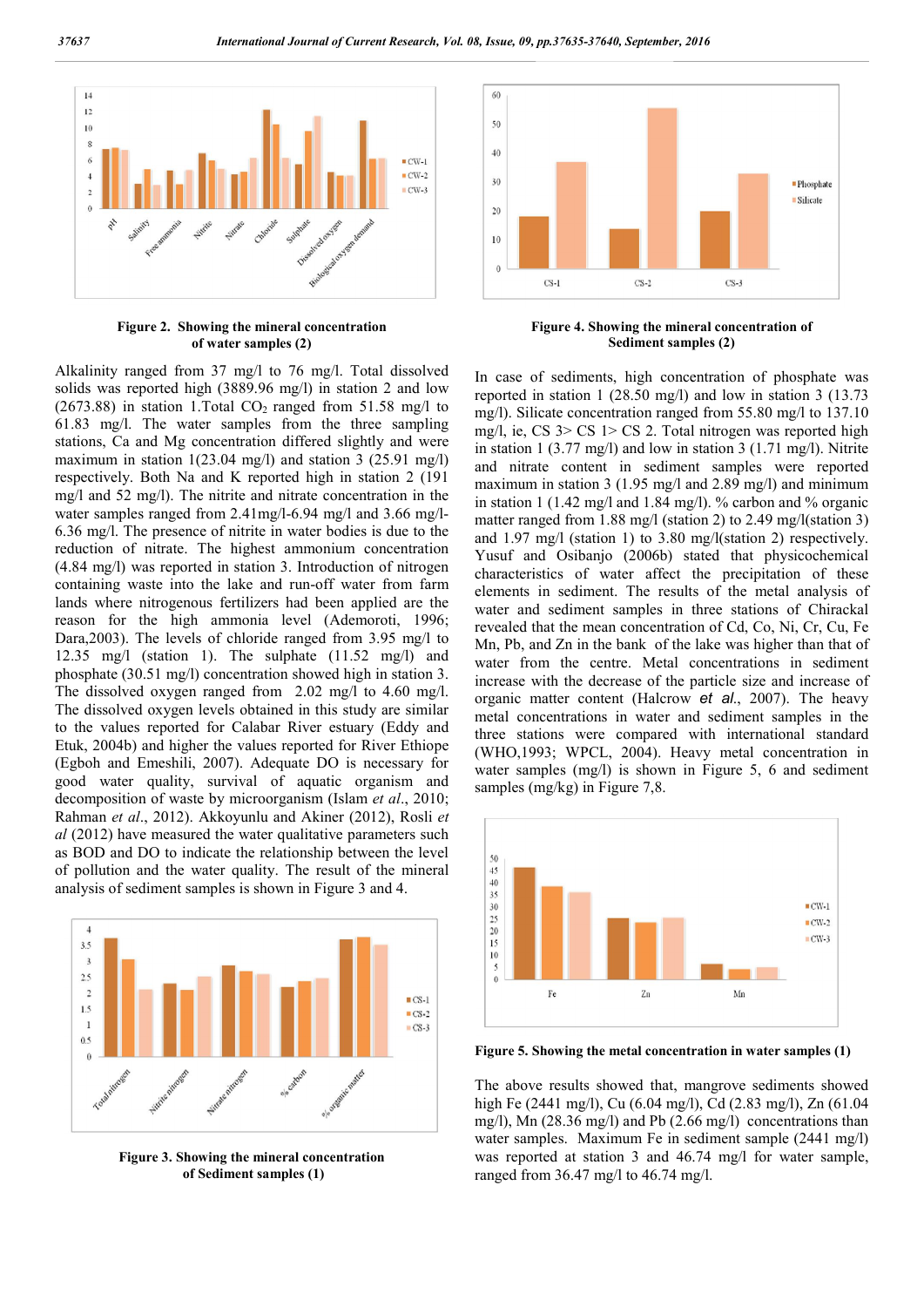

Figure 6. Showing the metal concentration in water samples (2)



Figure 7. Showing the metal concentration in sediment samples (1)



Figure 8. Showing the metal concentration in sediment samples (2)

In both sediment and water samples, the Cd concentration was reported high in station 1 (2.04 mg/l and 2.94 mg/l) of the sampling area. Cd ranged from 0.99 mg/l (station 2) to 2.04 mg/l (station 1) in water and 1.16 mg/l (station 3) to 2.94 mg/l (station 1) in sediment samples. A high-concentration range of 0.01 to 0.26 mg/l Cd has been reported in the Umtata River (Fatoki *et al*., 2002). A higher Cd concentration range of between  $0.008 \pm 0.003$  and  $0.017 \pm 0.002$  mg/l in Tyume River has been previously reported (Fatoki and Awofolu, 2003). Compared to other stations, station 3 is reported with maximum Cr content in water (2.22 mg/l) and station 1 with maximum Cr in sediment (2.36 mg/l). Station 1 showed minimum Cr (1.04 mg/l) level in water. Apart from natural sources, other probable sources of this metal in water include leaching from Ni-Cd based batteries (Hutton *et al*., 1987; Binning and Baird, 2001), runoff from agricultural soils where

phosphate fertilizers are used (Stoeppler, 1991) and other metal wastes. High Cu content was reported in the sediment samples of station 3 (7.90 mg/l) and station 1 showed minimum (2.18 mg/l). In case of water, station 1 showed maximum (2.30 mg/l) and station 2 showed minimum (2.09 mg/l) Cu concentration. Station 2 showed high Ni concentration in both water (2.96 mg/l) and sediment (2.01 mg/l) samples. High Co content was reported in sediment (2.14 mg/l) in station 1 and less in station 3 (0.65 mg/l). In water, Co ranged from 0.68 mg/l (station 1) to 1.14 mg/l (station 2). Cobalt is regarded as an essential element and forms part of Vitamin B12 required for red-blood cell synthesis. Elemental Co is not found in nature but exists variously as sulphide ores and in association with As, Fe, Ni and Cu. Other possible sources in the river water include wastes from some metal alloys and cobalt salts in some pigments. The range of Zn content in sediment was 8.74 mg/l (station 1) to 60.87 mg/l (station 2) and water was 11.94 mg/l (station 2) to 25.91 mg/l (station 2). The TWQR levels of Zn in water for safe aquatic ecosystem (DWAF, 1996b), irrigation and livestock watering (DWAF, 1996c) are 0.002 mg/l, 0 to 1.0 mg/l and 0 to 20 mg/l respectively. Compared to water samples, sediments showed maximum concentration of Mn (27.67 mg/l) in station 2. Pb concentration was less both in water and sediment samples. Water showed high Pb content (1.81mg/l) in station 2 and sediment showed high (2.11 mg/l) in station 1.

The levels of Pb obtained in sediment were higher than those in the lake water; hence the sediment could be an influential factor on the level of Pb in water with other enhancing factors such as the current flow and pH since water acidity is known to influence the solubility and availability of metals.

#### Conclusion

The elevated values identified for cadmium, copper and chromium in the study area indicate that the surface sediments are extremely contaminated, probably as a result of anthropogenic activities and provide a useful means of distinguishing between the natural and anthropogenic sources of metal entering in to the coastal zone. Elevated levels of Cd and Pb were detected in the river, which could be directly detrimental to the health of the aquatic ecosystem and indirectly to man. Heavy metals are most considerable contaminants in water and soil.. Excess levels of heavy metals might cause health effects to the human beings. ICP-AES is one of the most widely and universally using technique for determination of heavy metals up to trace levels.

### **REFERENCES**

- Ademoroti, C.M.A. 1996. Level of heavy metals on bark and fruit of trees in Benin City, Nigeria. Environ. Pollut. (Series B). 11: 241-253.
- Adeniyi, A.A., Yusuf, K.A., Okedeyi, O. 2008. Assessment of the exposure of two fish species to metals pollution in the Ogun river catchments, Ketu, Lagos, Nigeria. Environ. Monit. Assess., 137: 451- 458.
- Akbal, F., Gurel, L., Bahadyr, T., Guler, I.L., Bakan, G., Ngor, Y.K. 2011. Water and Sediment quality assessment in the mid-black sea cost of Turkey using multivariate statistical techniques. Environmental earth Science. 64: 1387-1395.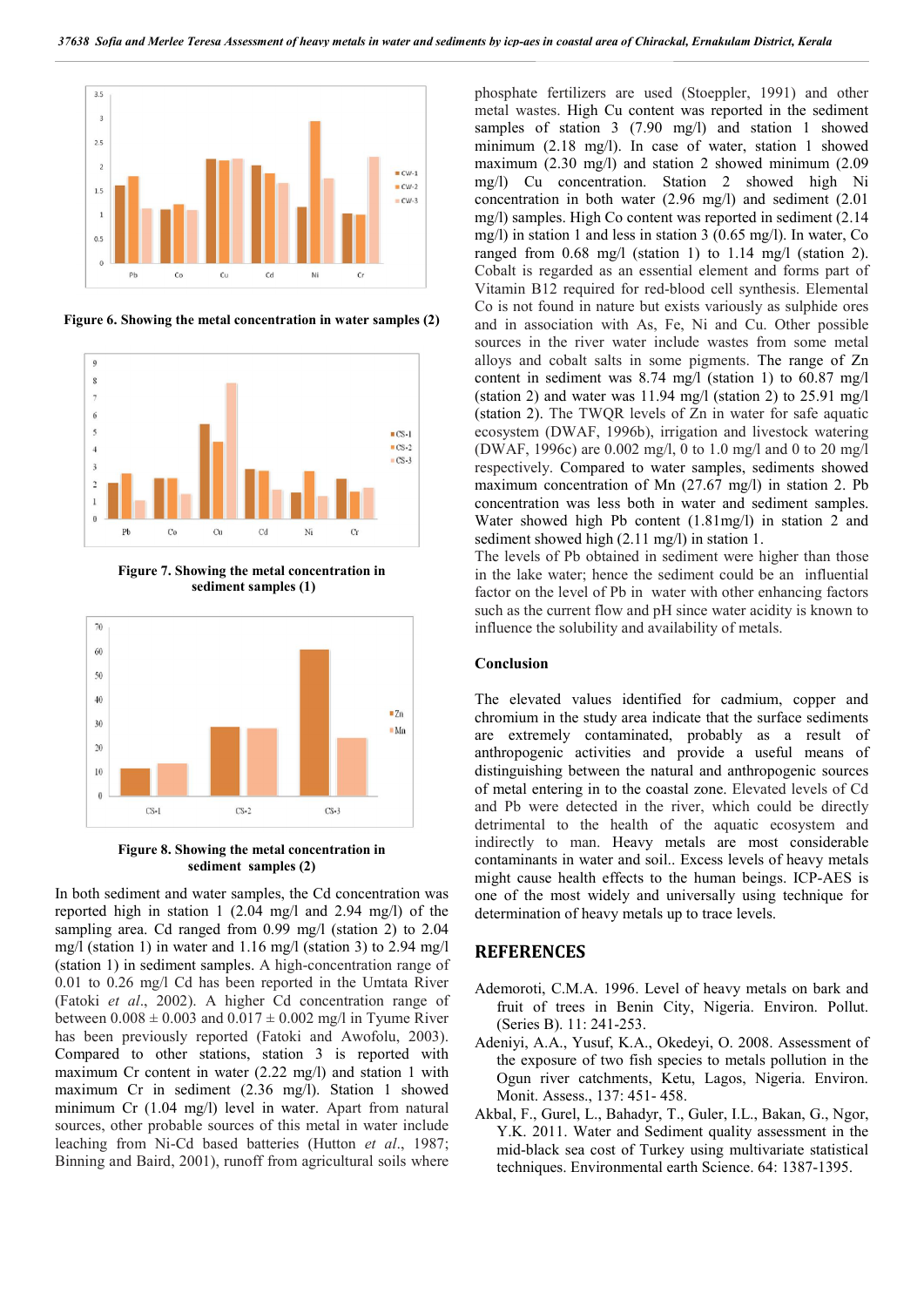- Akkoyunlu, A.E. and Akiner, M. 2012. Pollution evaluation in streams using water quality indices: A case study from Turkey's Sapanca Lake Basin. Ecological indicators. 501- 511.
- APHA, A.W.W.A., WEF. 1995. Standard Methods for Examination of Water and Wastewater, 20<sup>th</sup> Edition, Volume.1American Public Health Association, Washington,1368.
- Ayejuyo, O., Omojole, M.O. and Ojoniyi, O.J. 2010. Sediment load and bioconcentration of heavy metals by shrimp (*Peaneus notalis*) from Epe Lagoon, Nigeria. Environ. Monit. Assess., 163: 295-301.
- Bai, J., Cui, B., Chen, B., Zhang, K., Deng, W., Gao, H., Xiao, R. 2010. Spatial distribution and ecological risk assessment of heavy metals in surface sediments from a typical plateau lake wetland, China. Ecol. Modeling, 222: 301-306.
- Binning, K. and Baird, D. 2001. Survey of heavy metals in the sediments of the Swart kops River Estuary, Port Elizabeth South Africa. *Water SA.* 27: 461–466.
- Censi, P., Spoto, S. E., Saiano, F., Sprovieri, M., Mazzola, S., Nardone, G., Di Geronimo, S. I., Punturo, R., Ottonello, D. 2006. Heavy metals in coastal water systems. A case study from the northwestern Gulf of Thailand. Chemosphere. 64: 1167–1176.
- Dang The Cuong. 2005. Heavy Metal Contamination in Mangrove Habitats of Singapore. Measurement and behaviour of heavy metals in marine environment of Singapore, 102 .
- Dara S.S. 2003. A Text book of Environmental Chemistry and Pollution control. S. Chand and Company Limited. New Delhi. 216.
- Deng HA, Zhan J, Wang D, Chen Z, Zu C. 2010. Heavy metal pollution and assessment of the tidal flat sediments near the coastal sewage outfalls of Shanghai, China Environ. Earth Sci. 60: 57-63.
- Department Of Water Affairs & Forestry, DWAF. 1996b. *Water Quality Guidelines, Aquatic Ecosystem Use*. Vol.7 (1st edn.) DWAF. Pretoria.
- Department Of Water Affairs & Forestry, DWAF. 1996c. *Water Quality Guidelines, Agricultural Use and Livestock Watering*. Vol. 5 (2nd edn.) DWAF. Pretoria.
- Eddy N.O and Etuk B.A. 2004a. Seasonal variability of physic-chemical parameters of Calabar River estuary: Influence of tide and season. J. Sci. Total Environ. 48: 14- 119.
- Eddy N.O and Etuk B.A. 2004b. Seasonal variability of physic-chemical parameters of Calabar River estuary: Influence of tide and season. J. Sci. Total Environ. 48: 14- 119.
- Eddy N.O, Udoh C.L and Ndibuke M.O. 2004. Heavy metals in sediments from Cross River at Oron. Afr. J. Envir. Sci. Health. 7: 115-119.
- Egboh S.H.O and Emeshili E.M. 2007. Physico- chemical characteristics of River Ethiope source in Umuaja, Delta State, Nigeria. J. Chem. Soc. Nigeria. 32 (2): 72-76.
- Fatoki O.S and Awofolu O.R. 2003 . Levels of Cd, Hg and Zn in some surface waters from the Eastern Cape Province, South Africa. *Water SA.* 29 (4) 375-380.
- Fatoki O.S, Lujiza N. and Ogunfowokan, A.O. 2002. Trace metal pollution in Umtata River. *Water SA* 28 (2) 183-190.
- Fernandes, C., Fontaínhas-Fernandes, A., Cabral, D., Salgado, M. A. (2008). Heavy metals in water, sediment and tissues of *Liza saliens* from Esmoriz–Paramos lagoon, Portugal. Environ. Monit. Assess. 136: 267–275.
- Halcrow, W., Mackay, D.W., Thornton, I. 2007. The distribution of trace metals and fauna in the Firth of Clyde in relation to the disposal of sewage sludge. J. *Mar. Biol. Ass.* U.K.: 53: 721-739.
- Haque, M.I. Water resources management in Bangladesh. Anushilan, Chuadanga and Dhaka, 2008, 28-84.
- Islam, M.S., Suravi, Meghla, N.T. 2010. Investigation on water quality in the Ashulia beel, Dhaka. Bangladesh J. Fish. Res.14(1-2): 55-64.
- Kackstaetter, U. R., Heinrichs, G. 1997. Validity of low cost laboratory geochemistry for environmental applications. Water Air Soil Pollut. 95: 119–131.
- MacFarlane, G. B., Burchettt, M. D. 2000. Cellular distribution of Cu, Pb, and Zn in the Grey Mangrove Avicemnia marina (Forsk.). Vierh Aquatic Botanic. 68: 45–59.
- Malik, N., Biswas, A.K, Qureshi, T.A, Borona, K., Virha, R. 2010. Bioaccumulation of heavy metals in fish tissues of a fresh water lake of Bhopal. Environ. Monit. Assess.160: 267.
- Martin, I.M., Whitefield, M. 1983. The significance of river input of chemical element to the Ocean In: Wong C.S., Boyle, E., Bruland, K.W. (eds.). Trace metals in sea water. Plenum, New York, pp. 265- 296.
- Mohiuddin, K.M., Zakir, H.M, Otomo, K, Sharmin, S., Shikazono, N. G. 2010. Geochemical distribution of trace metal pollutants in water and sediments of downstream of an urban river. International Journal of Environmental Science and Technology.7:17-28.
- Prabu, P. C. 2009. "Impact of heavy metal contamination of Akaki river of Ethiopia on soil and metal toxicity on cultivated vegetable crops," *Electronic Journal of Environmental, Agricultural and Food Chemistry*. vol. 8 (9); 818–827.
- Rahman, A.K.M.L., Islam, M., Hossain, M.Z., Ashan, M.A. 2012. Study of the Seasonal variations in Turag river water quality parameters. Afr. J. Pure and Appl. Chem. 6 (10): 144-148.
- Rosli, N.A, Zawawi, M.H, Bustami, R.A. 2012. Salak river water quality identification and classification according to physico – chemical characteristics. International Conference on Advance science and Contemporary Engineering. 69-77.
- Shikazono, N., Tatewaki, K., Mohiuddin, K.M., Nakano, T., Zakir, H.M. 2012. Sources, spatial variation and speciation of heavy metals.
- Stoeppler, M. 1991. Cadmium. In: Merian E (ed.) *Metals and their Compounds in the Environment*: *Occurrence, Analysis and Biological Relevance*. VCH, New York. 803- 851.
- Tukura, B.W., Gimba, C.E., Ndukwe, I.G., Kim, B.C. 2012. Physicochemical characteristics of water and sediments in Mada river, Nasarawa state, Nigeria, International journal of environment and bioenergy. 1(3): 170-178.
- US EPA. 2002. SW-846 reference methodology: Method 3050B. Standard Operating Procedure for the Digestion of Soil/Sediment Samples Using a Hotplate/Beaker Digestion Technique, Chicago, Illinois.